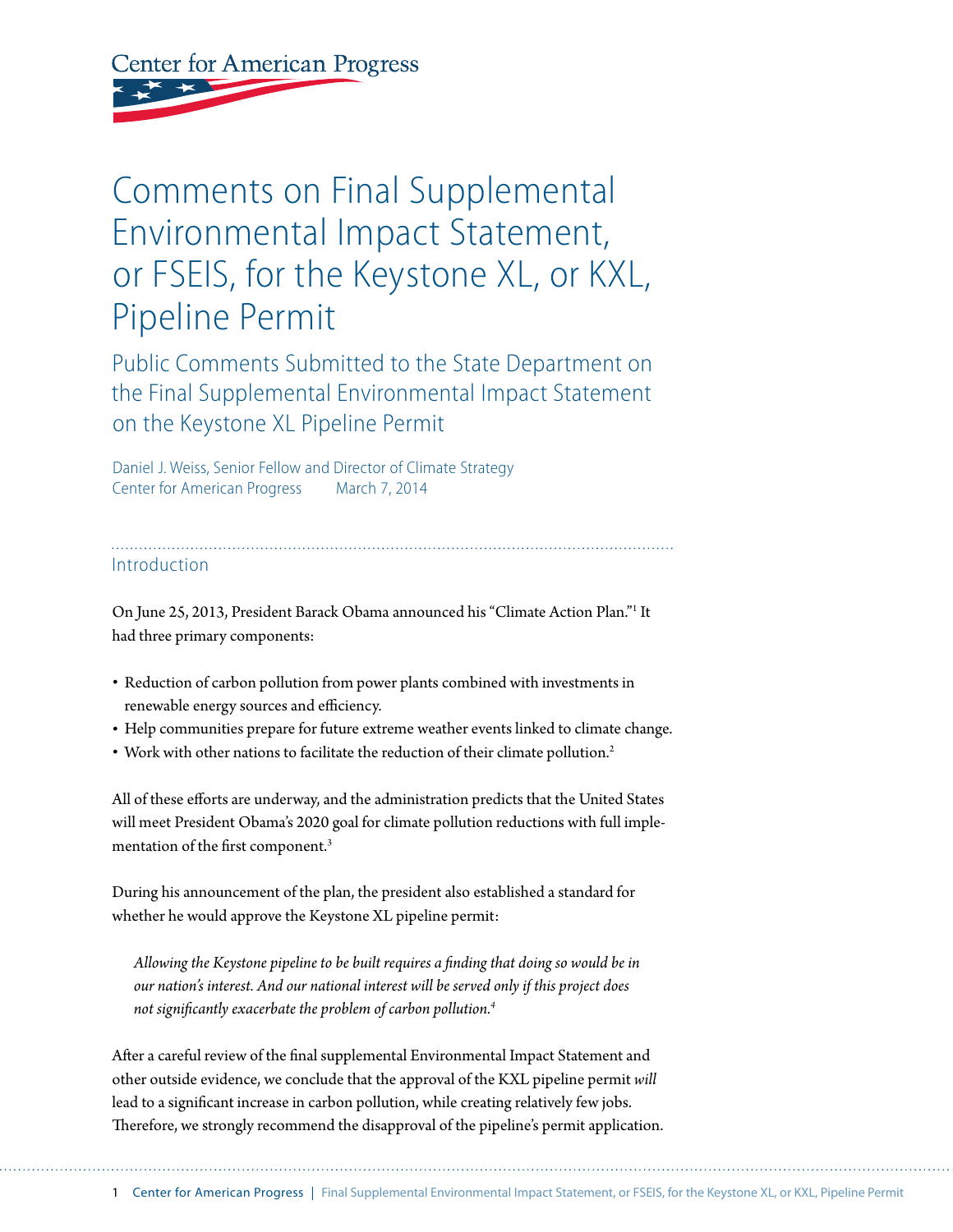The fundamental assessment that should decide whether the KXL pipeline will meet the president's standard is whether the pipeline is essential to the production of at least 800,000 barrels per day of tar sands oil that the pipeline would ship. If the other transportation options are unavailable to ship this amount, then the pipeline is the only method to convey this amount of tar sands oil to market. In this case, the approval of the pipeline would lead to an increase in carbon pollution equivalent to adding nearly 6 million cars to the road every year and fails the president's test.

If, on the other hand, that same amount of tar sands oil can move to market via alternative pipelines or rail, then denial of the permit would not make a marked difference in the amount of tar sands oil production or carbon pollution.

The State Department's review includes evidence that alternative pipelines or rail are unable to move 800,000+ barrels per day of tar sands oil. Therefore, the pipeline *is essential* to move this amount of tar sands to market.

1. The State Department acknowledges that production of tar sands oil emits more carbon pollution than the production of conventional oil.

The Congressional Research Service reported that tar sands oil release more carbon pollution both on a "well-to-tank" and "well-to-wheel" basis compared to both conventional U.S. crude oil and other foreign oils:

*Canadian oil sands crudes are on average somewhat more GHG emission-intensive*  than the crudes they may displace in U.S. refineries, as Well-to-Wheel GHG emissions *are, on average, 14%-20% higher for Canadian oil sands crudes than for the weighted average of transportation fuels sold or distributed in the United States …*

Discounting the final consumption phase of the life-cycle assessment (which can contrib*ute up to 70%-80% of Well-to-Wheel emissions), Well-to-Tank (i.e., "production") GHG emissions are, on average, 70%-110% higher for Canadian oil sands crudes than for the weighted average of transportation fuels sold or distributed in the United States …*

*Compared to selected imports, Canadian oil sands crudes range "om 9% to 19% more emission-intensive than Middle Eastern Sour, 5% to 13% more emission-intensive than Mexican Maya, and 2% to 18% more emission-intensive than various Venezuelan crudes, on a Well-to-Wheel basis.5*

The State Department's FSEIS acknowledges that the tar sands oil to be transported to the Gulf Coast via the Keystone XL pipeline would produce significantly more carbon pollution compared to an equivalent amount of conventional oil: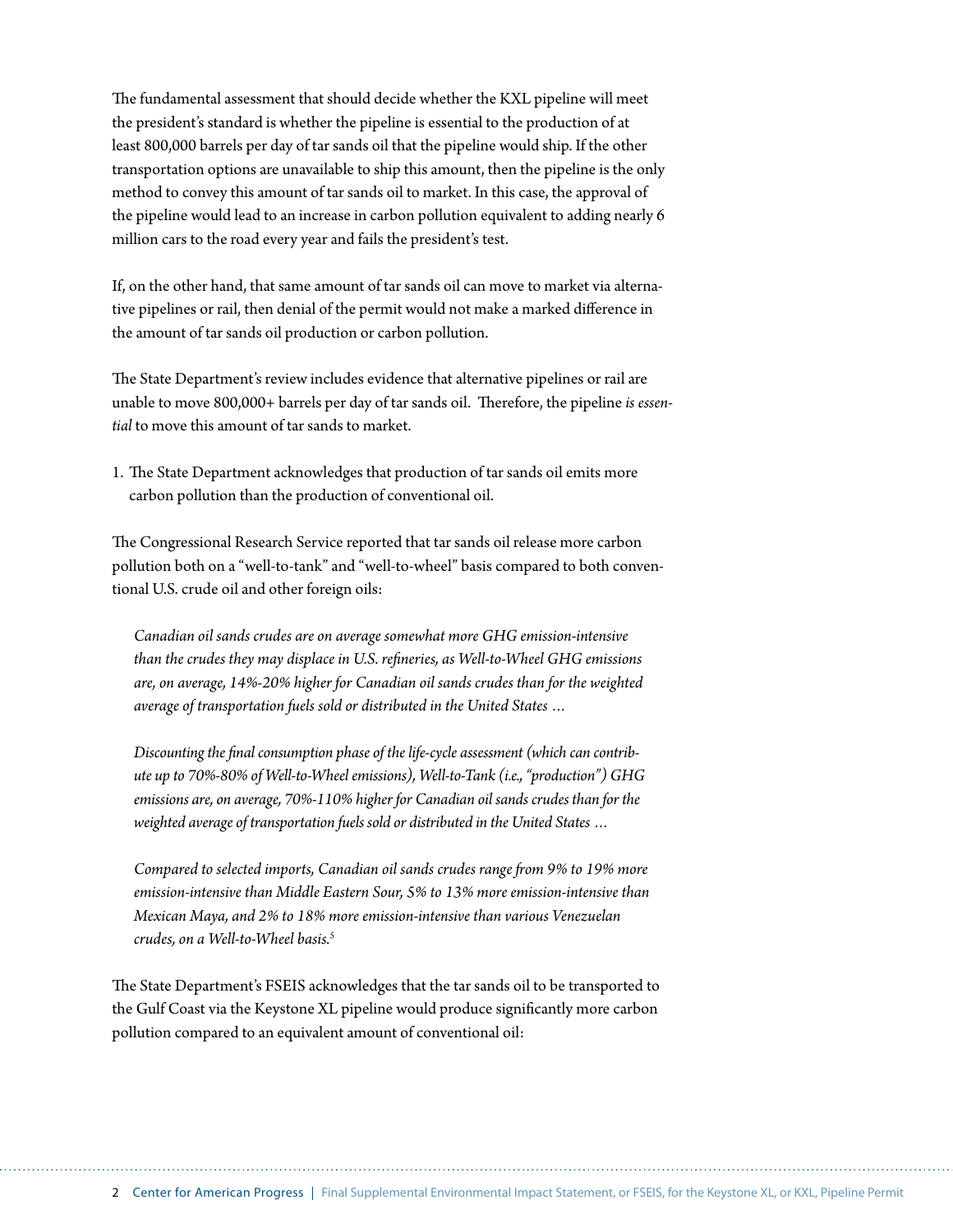The total annual lifecycle emissions associated with production, refining, and combus*tion of 830,000 barrels per day (bpd) of oil sands crude oil transported through the proposed Project, as determined through this assessment, are approximately 147 to 168 MMTCO2e. …*

The range of incremental GHG emissions (i.e., the amount by which the emissions *would be greater than the reference crudes) for crude oil that would be transported by the proposed Project is estimated to be 1.3 to 27.4 MMTCO2e annually.* 

This is equivalent to annual GHG emissions from combusting fuels in approximately *270,833 to 5,708,333 passenger vehicles, the CO2 emissions "om combusting fuels used to provide the energy consumed by approximately 64,935 to 1,368,631 homes for 1 year, or the annual CO2 emissions of 0.4 to 7.8 coal fired power plants.<sup><i>6*</sup>

2. The FSEIS undercounts potential carbon pollution from KXL pipeline approval.

Carbon Tracker Initiative, or CTI, a nongovernmental organization, assessed the FSEIS to evaluate its estimate of the incremental pollution from construction of KXL. CTI determined that the FSEIS significantly *underestimated* the lifecycle greenhouse gas, or GHG, pollution from the operation of KXL:

*Through 2050, cumulative lifecycle GHG emissions attributable to "KXL-enabled* production" range from 4943 - 5316 million metric tons of carbon dioxide-equivalent *(MMTCO2e). This level of emissions is equivalent to the annual GHG emissions* from one billion passenger vehicles or the annual carbon-dioxide (CO2) emissions from 1400 coal-fired power plants. These figures are not adjusted on a global *net basis (i.e. to take into account increased US imports of bitumen displacing heavy crude imports from Latin America).* 

*Cumulative "KXL-enabled" incremental emissions through 2050 are equal to (1)*  14-15% of total projected lifecycle GHG emissions from Canadian oil sands through *2050 (assuming all currently planned production actually comes online); or (2) nearly equal to total US CO2 emissions in 2013.7*

The CTI analysis is not the only one that projects greater carbon pollution from the Keystone XL pipeline operation. The FSEIS also ignores that the pipeline will facilitate even more production—and more pollution—of tar sands oil far beyond what it can carry. CAP board member and noted investor Tom Steyer described this process at a speech at Georgetown University last December:

*Canadian crude has historically been sold at a discounted price relative to West Texas*  Intermediate, because it so overwhelms existing refining and transportation options that it *%oods the market. But Keystone XL would narrow that gap by enabling the oil to be sold*  at higher world market prices via the Gulf Coast, driving up profit margins for producers.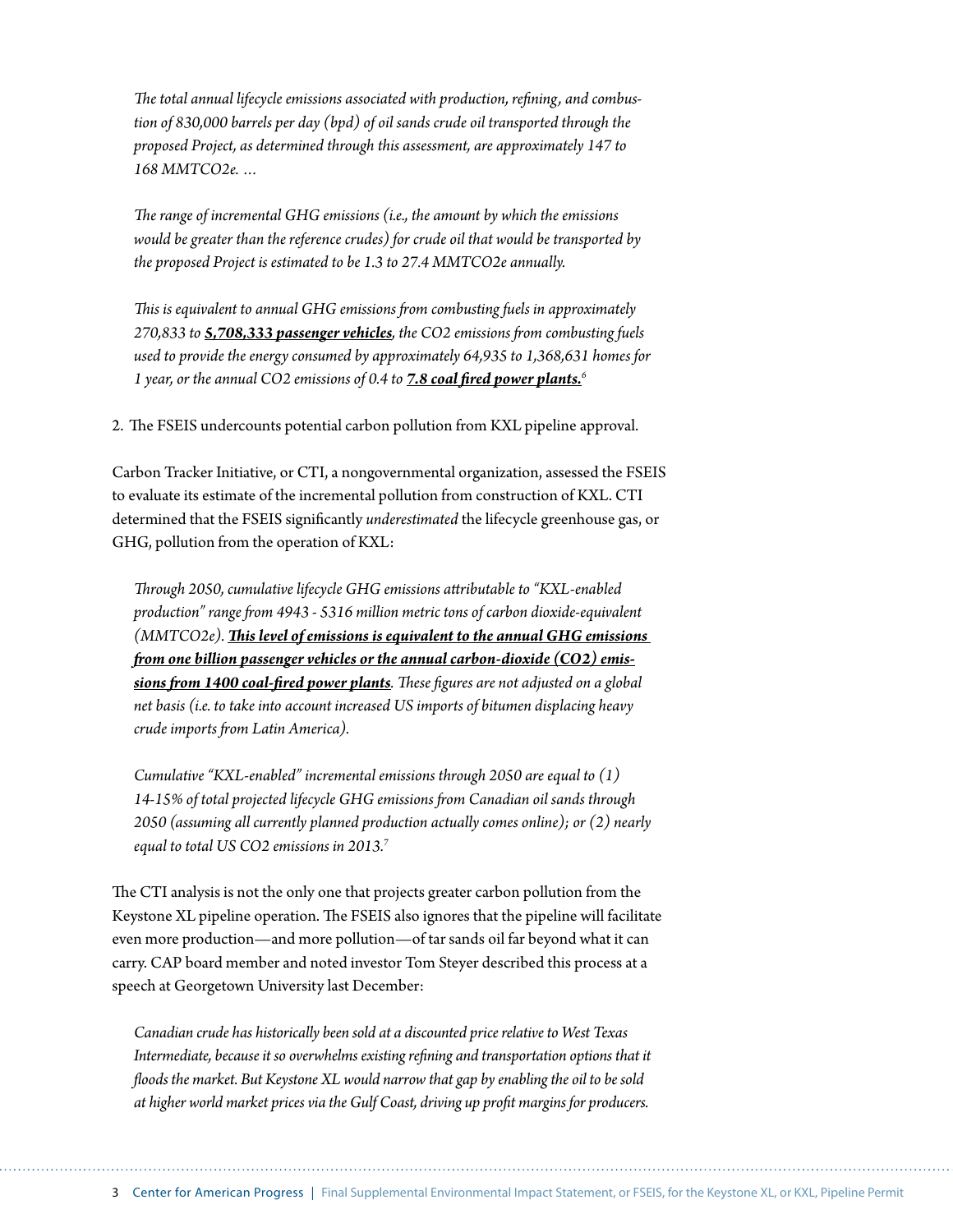By making tar sands production more profitable, Keystone XL would drive further *investment and production beyond what is currently recoverable, essentially creating its own production cycle.* 

*Once large upfront investments have been made in the tar sands, the industry will have every incentive to continue extraction ... Therefore, this pipeline represents a long-term commitment to an enormous reserve of dirty tar sands oil that would not be developed*  at the same scale or pace without it. This increased and accelerated tar sands produc*tion will inevitably drive up carbon emissions.8*

This process generates additional tar sands oil production that would generate millions of additional tons of carbon pollution annually, yet the FSEIS ignores the pipeline's contribution to this explosion of pollution.

3. Other pipelines or rail shipment are not viable alternatives for the Keystone XL pipeline.

Despite larger amounts of carbon pollution from the production of tar sands oil to be transported by the KXL pipeline, the FSEIS assumes that it would have little impact on the volume of tar sands oil produced in Alberta. The FSEIS declares on page ES-15 that "the proposed Project is unlikely to significantly affect the rate of extraction in oil sands areas (based on expected oil prices, oil-sands supply costs, transport costs, and supplydemand scenarios)."9

This is based on the assumption that without KXL, the same amount of tar sands oil will move to market via other pipelines and/or rail. The FSEIS states that:

*…it is likely that if the proposed Project did not proceed, producers of Western Canadian Sedimentary Basin (WCSB) and Bakken crude oil production would continue to utilize alternative transport infrastructure to accommodate increasing production of WCSB and Bakken crude oils.10*

This assumption, however, appears false for several reasons. The FSEIS notes that there are other tar sands oil "export pipeline projects" that could substitute for the Keystone XL pipeline.11 However, the FSEIS notes that these pipeline proposals:

*…face signi!cant opposition "om various groups, and they may continue to be delayed.12…All of the proposed pipeline projects within Canada have faced stringent political opposition and substantial regulatory uncertainty.*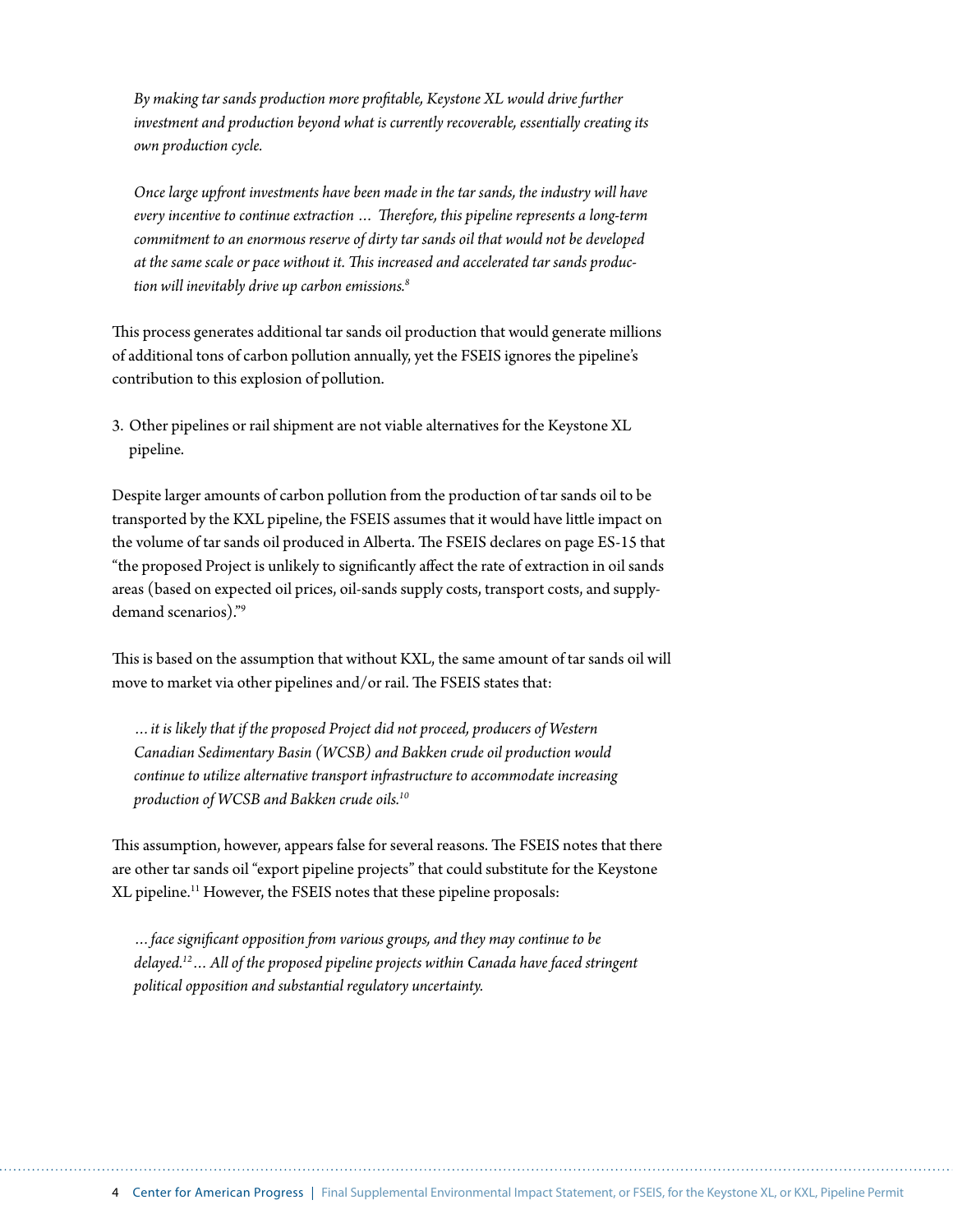In other words, the fate of alternative pipelines is quite uncertain, and their substitution for the KXL, should it be disapproved, is not assured. For instance, last month the *Toronto Globe and Mail* reported that "pipeline protesters turn focus to [the proposed] Energy East" pipeline.<sup>13</sup> The province of Ontario plans to conduct a review of the environmental impacts of this pipeline, and will include its impact on carbon pollution and climate change.<sup>14</sup>

Rail is also an unlikely substitute for the Keystone XL pipeline. First, it appears that the FSEIS vastly overestimated the amount of tar sands oil heading to the Gulf Coast by rail. A just-completed Reuters investigation found that:

*Far less Canadian oil sands crude reached the Gulf Coast by rail last year than the U.S. State Department had been expecting...*

In January, the State Department concluded that practically nothing would hamper *development of the Canadian oil sands since energy companies could easily move the fuel by rail if TransCanada Corp's pipeline was rejected.*

*… In March 2013, a U.S. State Department report cited industry projections that about 200,000 barrels per day (bpd) of oil "om the Western Canadian Sedimentary Basis (WCSB) would be arriving at the Gulf Coast by rail before the end of 2013.*

*But even in December, when deliveries were near their highest for the year, that tally did not top 40,000 bpd, according to a Reuters analysis of data released by the Energy Information Administration last week.*

The data, which details individual deliveries, indicates that monthly oil arrivals by rail *were often below 30,000 bpd early last year and then rose unevenly.<sup>15</sup>* 

In other words, in 2013, rail shipped no more than 5 percent of the tar sands oil to the Gulf Coast that the Keystone XL pipeline would move. To match the pipeline would require a 20-fold increase in rail shipments.

There are experts in the energy and rail industries who are very skeptical about the ability of rail to substitute for the KXL. A Reuters investigation found that:

*"We can move large volumes, but it will always be a niche service," said Gary Kubera,*  whose company, Canexus, expects to be equipped to move 100,000 bpd by the end of *next year.*

"We remain very, very confident that rail is here to stay as not a replacement for pipe*lines, but as a supplement to pipelines," Stew Hanlon, president of Gibson Energy Inc., a logistics company...*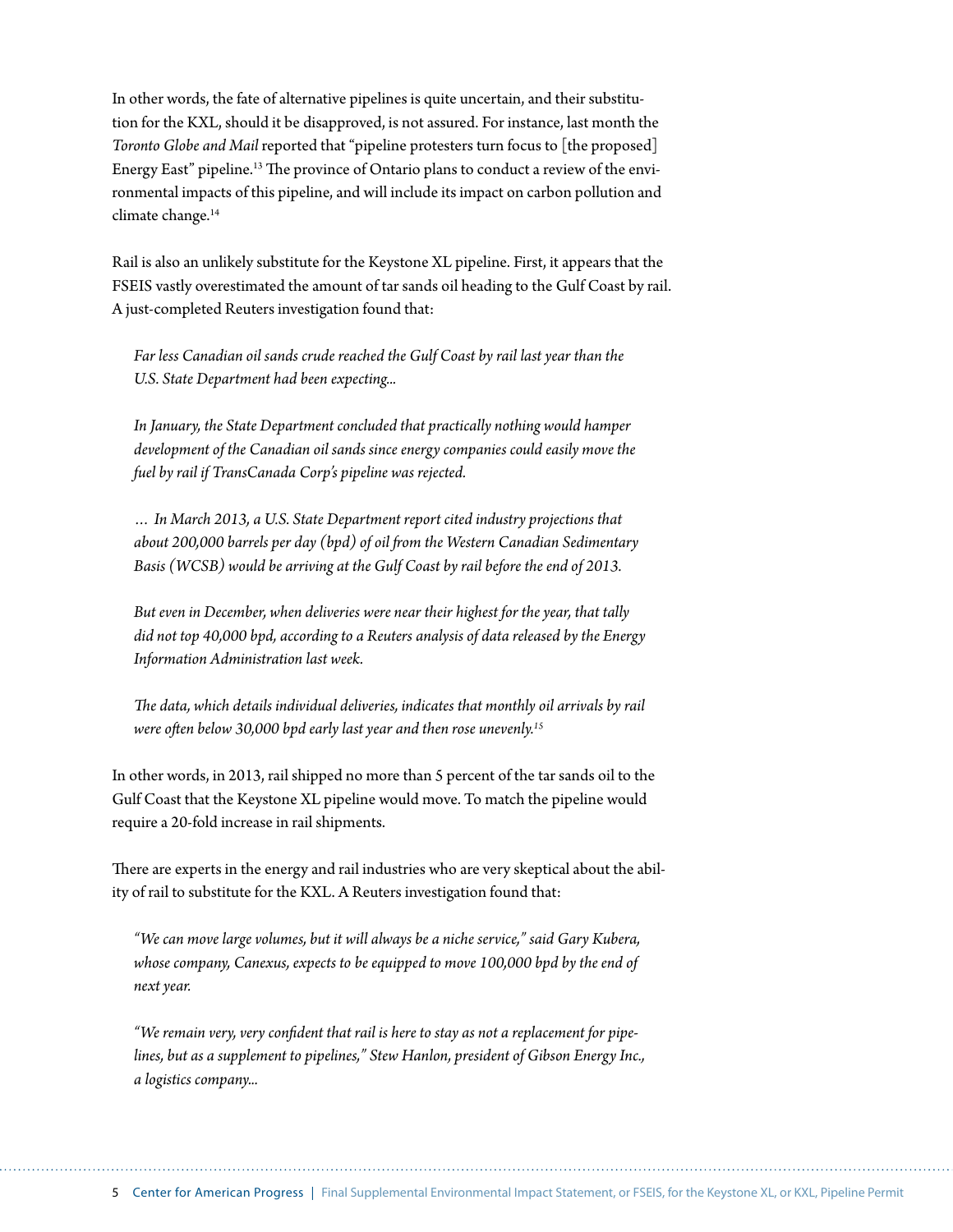*"Crude-by-rail is the safety net," said David Smith, president of Canadian logistics company Keyera, which is behind two crude-by-rail projects.16*

Even Canadian Minister of Natural Resources Joe Oliver does not believe that rail can substitute for the Keystone XL pipeline. Reuters reported that:

*Joe Oliver…said costs and logistical challenges make crude-by-rail a poor second choice for oil sands producers trying to reach the U.S. Gulf Coast.*

*"I don't think anybody feels that it could be a substitute for pipelines," Oliver told Reuters.17*

Oliver later told the *Toronto Globe and Mail* that rail "may not be as economically attractive nor as environmentally friendly" as the pipeline.<sup>18</sup> The *Globe and Mail* warned that:

Many people worry about the additional risk of crude by rail after the crash and explosion in Lac-Mégantic that killed 47 people. The U.S. government is now considering new rules that could drive up the cost of rail, making it an even less attractive option for *moving crude across the United States.19*

If the United States further regulates rail transportation of oil, it will increase the shipping price, making rail a more expensive and less attractive alternative to the Keystone XL pipeline.

The FSEIS itself acknowledges that the highest total amount of all oil exported to the United States from Canada was 125,000 bpd in the second quarter of 2013, the latest period of data.20 In other words, rail is unlikely to have enough tank cars and trains to move six times more tar sands oil to Gulf Coast refineries to replace the 830,000 bpd to be transported by Keystone.

4. FSEIS ignores human health impacts of tar sands oil production, transportation, and refinement.

There are many potential human health consequences to the production, transportation and refinement of tar sands oil. This includes water contamination from strip-mining bitumen, pipeline spills or leaks, and air pollution from petroleum coke, or pet coke, a byproduct of tar sands oil re#ning. Yet the FSEIS barely assessed these potential harms.

On February 26, 2014, Senate Environment and Public Works Committee Chair Barbara Boxer (D-CA) and Sen. Sheldon Whitehouse (D-RI) wrote U.S. Secretary of State John Kerry to urge him to undertake "a comprehensive study on the human health impacts of tar sands and the proposed pipeline."<sup>21</sup> They noted that: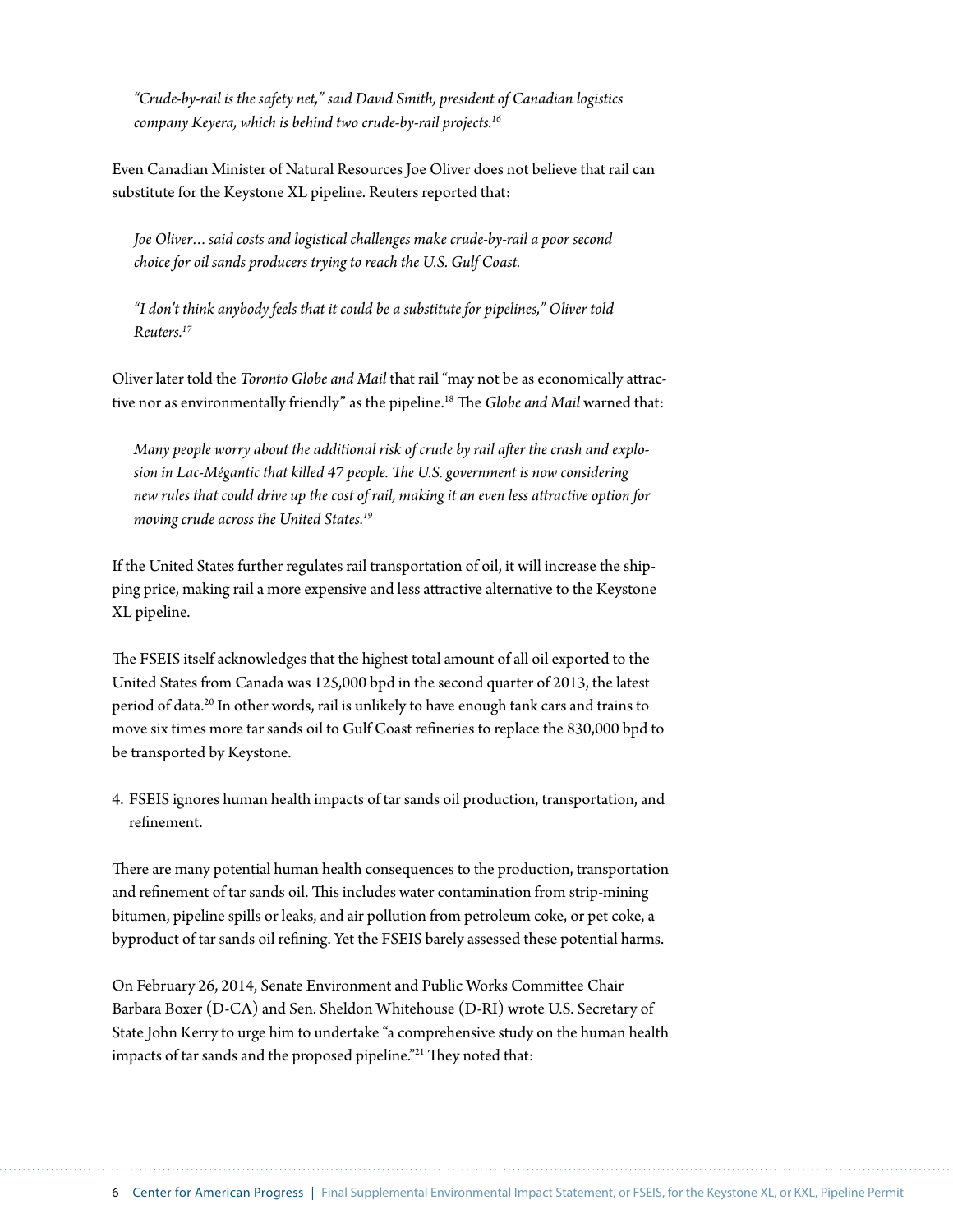*#e Final Supplemental Environmental Impact Statement was woefully inadequate regarding human health impacts, and we believe it is critically important that peer reviewed research on these issues is fully considered before any decision is made on the Keystone XL pipeline. …*

*Elevated levels of carcinogens and mercury have been documented downstream "om tar sands extraction sites, and communities in these areas show elevated levels of rare cancer rates.* 

Tar sands oil is very difficult to clean up when a spill occurs, and a 2010 tar sands *pipeline spill into the Kalamazoo River still has not been resolved.* 

*Significantly higher levels of dangerous air pollutants and carcinogens have been* documented downwind from tar sands refineries, and in these areas people are suffering *higher rates of the types of cancers linked to these toxic chemicals, including leukemia and non-Hodgkin's lymphoma.22*

The Keystone XL pipeline permit should not be approved until we better understand its impact on the health of children, seniors, the infirm, and other at risk people, as well as the rest of us.

5. Much of the oil transported by the Keystone XL pipeline will be exported.

Many supporters of the Keystone XL pipeline argue that tar sands oil is vital for U.S. energy security. However, the FSEIS suggests that much of the 830,000 bpd of this dirtier oil will be transported to Gulf Coast refiners to be refined into fuels and exported to other nations. The FSEIS says that:

U.S. refiners are a competitive source to supply rising refined products demand in emerging economies such as those of Latin America and Africa. Competitiveness in the *export market helps sustain U.S. throughputs even when U.S. consumption is falling.23*

*#e New York Times* noted that the Canadian tar sands oil would travel via pipeline "to refineries on the Gulf Coast. From there, most of the fuel would be sent abroad."<sup>24</sup>

John Kemp, Senior Market Analyst for Commodities and Energy at *Reuters*, noted in February 2013 that:

If it is eventually given the go-ahead, Keystone will take crude from Alberta south across the United States to the U.S. Gulf Coast, from where it is likely to be loaded *onto tankers for export via the expanded Panama Canal or the Cape of Good Hope to refineries in China, Korea and Japan. ...*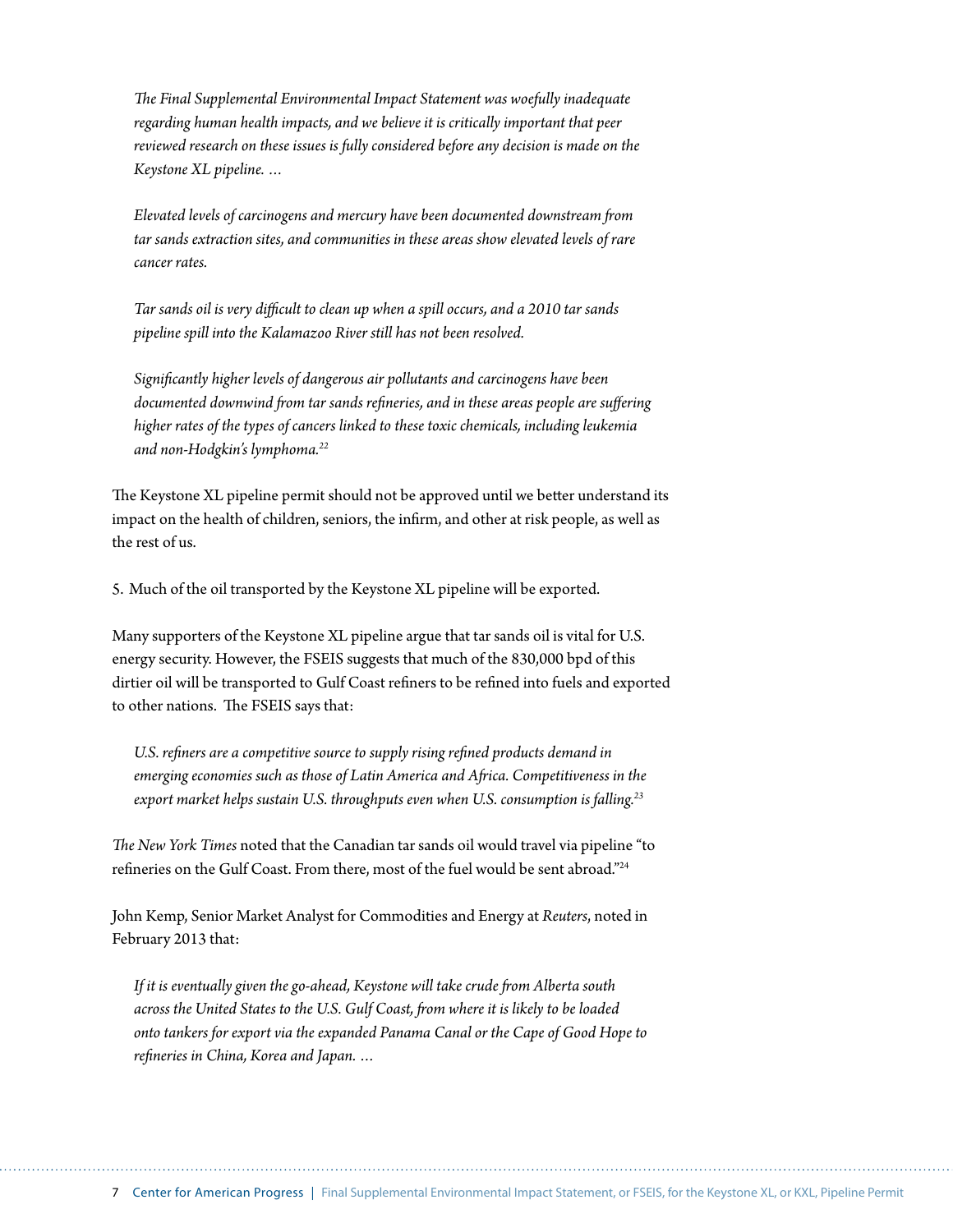The problem for Keystone is that its original rationale of exporting oil to the United *States has disappeared. The replacement aim of exporting to China can be met more sensibly by developing a western pipeline across the Rockies.25*

Even President Obama acknowledged that much of the tar sands oil from Keystone will be shipped overseas as raw crude or refined petroleum products. Last July, he told the *New York Times* that:

*So what we also know is, is that that oil is going to be piped down to the Gulf to be sold on the world oil markets, so it does not bring down gas prices here in the United States. In fact, it might actually cause some gas prices in the Midwest to go up where currently they can't ship some of that oil to world markets.26*

The export of refined petroleum products from tar sands oil transported by the Keystone XL pipeline could increase the earnings of Gulf Coast refineries. But it would do little to enhance our energy security. The United States would continue to rely on other nations, in addition to Canada, for our oil imports.

6. The Keystone XL pipeline would create only 35 permanent jobs.

Some proponents argue that we must approve the pipeline to bolster the U.S. economy. In fact, the FSEIS concluded that it would create only "3,900 … direct construction jobs" over one year, or  $1,950$  jobs per year if the construction took two years.<sup>27</sup> After completion of the pipeline, there would be "approximately 50 jobs during operations."28 The operation of the pipeline requires fewer people than the 53 men on a National Football League team roster.

## Conclusion

The Final Supplemental Environmental Impact Statement acknowledges that the Keystone XL pipeline would increase carbon pollution as much as adding nearly 6 million cars to the road every year would. This appraisal underestimates the larger carbon pollution release likely to occur if the pipeline is built. The FSEIS includes information that strongly suggests that neither other pipelines nor rail would replace the KXL if it is not built. This means that this pipeline *would* lead to a significant increase in carbon pollution. This could exacerbate the effects of climate change, including more severe storms, floods, droughts, heat waves, and wildfires. Other potential harms include more smog and the onset of tropical diseases previously unknown in the United States.

While Americans would bear these risks, they would receive little reward from the pipeline. Much of the tar sands oil transported by the pipeline to the Gulf Coast would be made into refined petroleum products and exported to other nations. And although all jobs are important, the project would create only 1,950 temporary direct jobs each year for two years if construction took that long, and 50 permanent ones.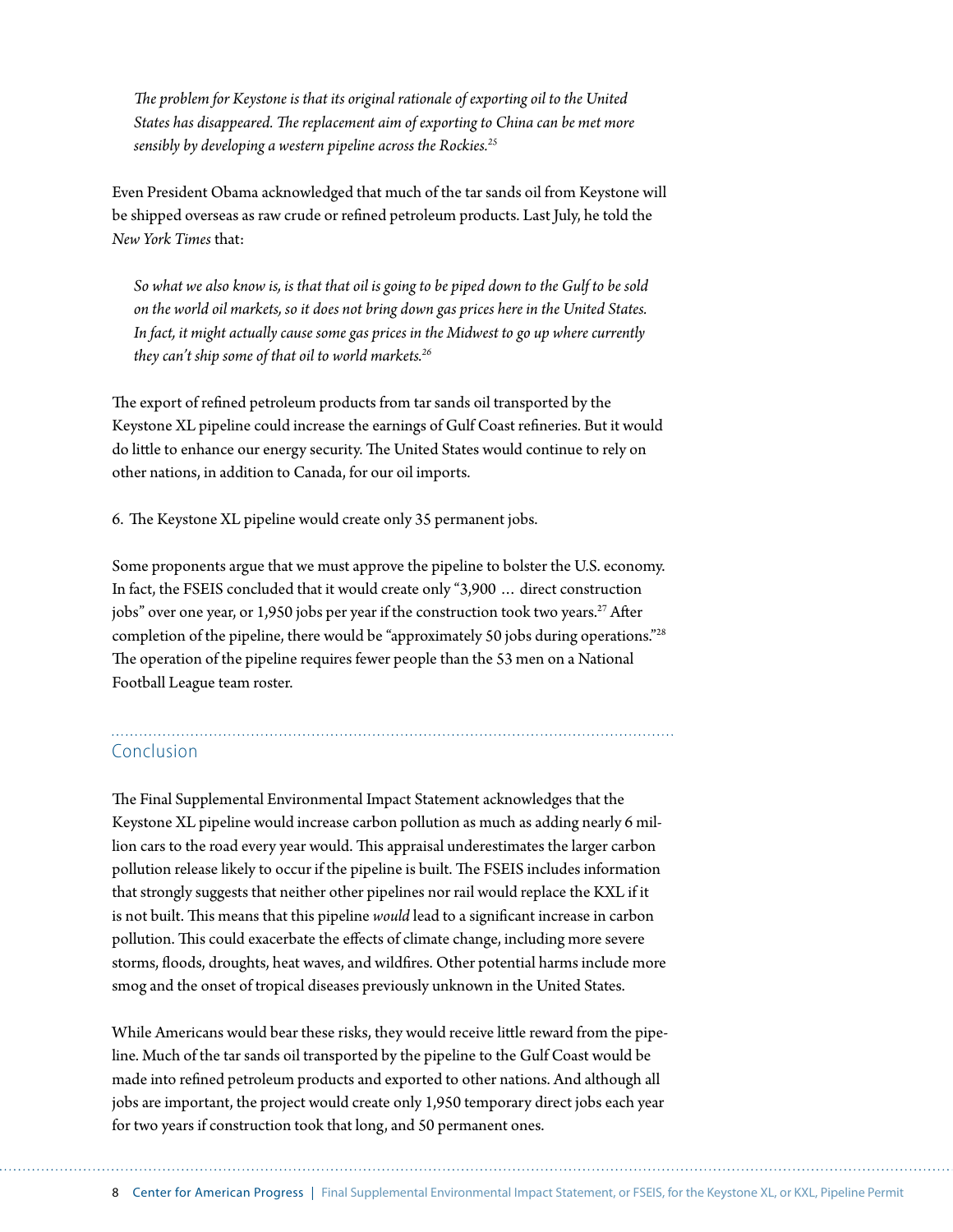In Jakarta on February 16, Secretary Kerry delivered a powerful speech urging other nations to join the United States in efforts to significantly slash climate pollution. He urged:

*… governments to measure the full cost to that coal and that oil, measure the impacts of what will happen as we go down the road. You cannot simply factor in the immediate costs of energy needs. You have to factor in the long-term cost of carbon pollution. …*

And if they do, then governments will find that the cost of pursuing clean energy now is far cheaper than paying for the consequences of climate change later.<sup>29</sup>

The Keystone XL pipeline fails this test, and denial of its permit is the only option that meets Secretary Kerry's standard.